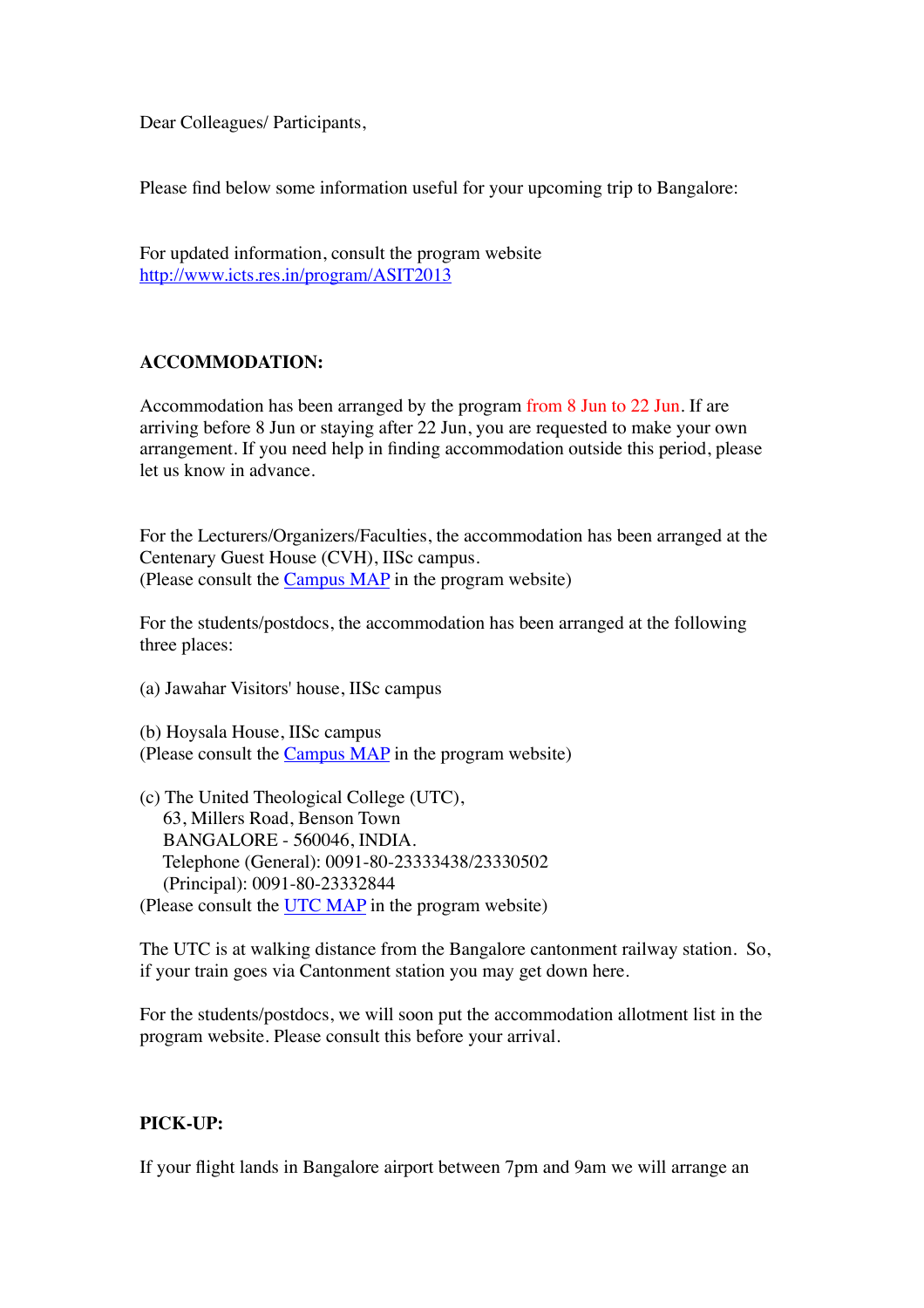airport pickup for you. After the baggage claim and customs clearance, once you come out of the arrival gate, please look for the taxi driver with placard either showing your name or "ICTS-TIFR".

For those of you who are arriving during the day time (9 am to 7pm), we recommend that you take an airport taxi to the hotel. Please remember to collect the receipt. You will need this for reimbursement. There are three "official" taxi services in the airport ([http://www.bengaluruairport.com/transport/taxis.jspx\)](http://www.bengaluruairport.com/transport/taxis.jspx); we recommend taking a Meru Cab. These are available outside the airport. However, if you prefer us arranging an airport pickup for you, please let us know in advance.

For those arriving at the railway stations, please go directly to your place of your assigned accommodation.

# **WEATHER:**

Weather in Bangalore is generally pleasant in June-July, with temperature ranging between 19 deg C and 29 deg C. There will be occasional showers; so an umbrella or rain jacket will be handy.

# **VISA:**

Please let us know once you have received your visa (please ignore this if you have already informed this). If you haven't applied for the visa, we strongly suggest that you start the process asap. If you are applying for a conference visa, please let us know before you apply to the consulate. We can fax some supporting documents to the consulate to facilitate a faster processing.

If you haven't already send us your arrival and departure information, please do this asap. We need this to confirm the hotel booking and to arrange the airport pickup.

# **POWER OUTLETS:**

AC power in India is with 220V and 50Hz. The power sockets are of the type ["BS](https://en.wikipedia.org/wiki/BS_546)  [546](https://en.wikipedia.org/wiki/BS_546)" ( [https://en.wikipedia.org/wiki/AC\\_power\\_plugs\\_and\\_sockets -](https://en.wikipedia.org/wiki/AC_power_plugs_and_sockets#British_and_compatible_standards)  British and compatible standards )But most of the European plugs (like the German one) works as well.

# **VACCINATIONS:**

Check with your doctor whether you need any!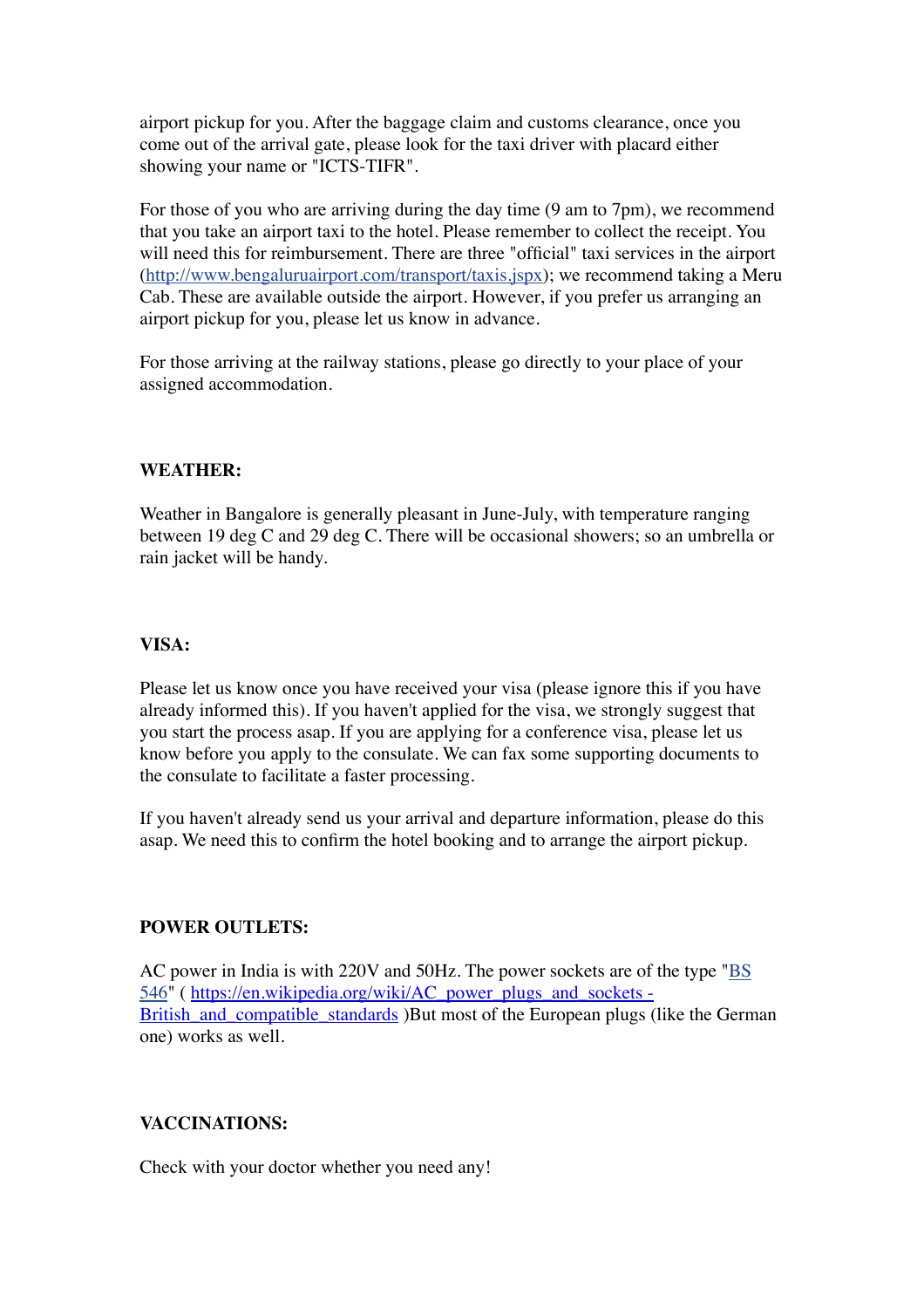### **FOOD:**

The food is arranged by the program starting from 10 June, 2013 The Lunch and Dinner for all participants will be arranged at the program venue.

For people staying at CVH, Jawahar & UTC, the breakfast will be arranged at their respective accommodation.

Those who are staying at Hoysala, you may go to Nesara (campus restaurant) for breakfast. We will pay you Rs. 50 per day for breakfast.

There is a banquet on 10th June and another one on 17th June. All participants are invited to the banquets.

If you are arriving earlier and staying in the IISc. campus, please arrange for your own food. There are two restaurants in the campus (Nesara and Prakruti) which are quite reasonable. There are also several other restaurants around the campus (especially on the New Bel road).

#### **VENUE:**

ICTS is currently functioning in the so-called "TIFR-Centre" building of the Indian Institute of Science, Bangalore.

The program will be organized at "New Physical Science Building", IISc Campus. Please see the [campus map](http://www.icts.res.in/media/uploads/Program/Files/map_1.pdf) in the program website for walking directions to the program venue.

# **PROGRAM SCHEDULE:**

Please consult the program website.

# **LECTURE NOTES:**

Some lecture notes are available on the program website. Please print the notes before you come. It will be difficult to arrange for large printouts.

# **TRANSPORTATION FROM ACCOMMODATION TO VENUE:**